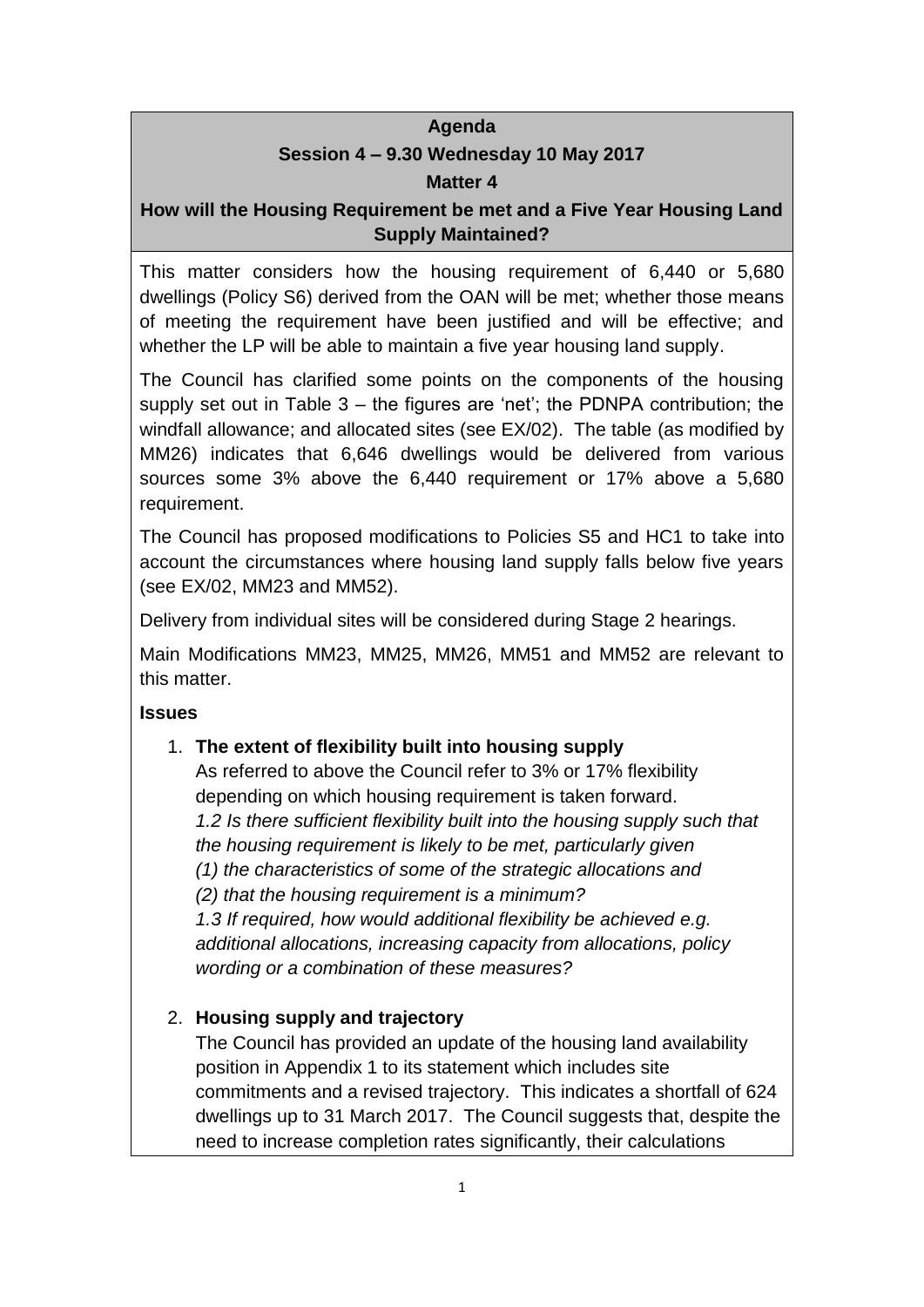indicate that they can demonstrate a 5 year supply of deliverable housing sites, applying either the 'Sedgefield' or 'Liverpool' method to deal with the shortfall.

The Council point to evidence from national and local sources to support its assumption that larger sites will deliver 30 dpa.

*2.1 Is the housing trajectory set out in the Strategic Housing and Economic Land Availability Assessment<sup>1</sup> (SHELAA) and at Appendix 3 of the LP as updated by the hearing statement realistic taking into account past completion rates?*

*2.2 What method of calculation should be used to address the shortfall in housing delivery between 2013-2017, the Sedgefield method (undersupply addressed in the next 5 years) or the Liverpool method (undersupply addressed over the plan period)?*

*2.3 Taking into account 2.2 is the Council able to demonstrate a 5 year supply of deliverable housing sites?*

*2.4 Are build rates of 30 dpa from larger sites realistic and supported by evidence?*

### 3. **Delivery from commitments and allocations**

The Council advises that the SHELAA is based on engagement with developers and landowners as well as local knowledge. *3.1 Is the delivery of some 74% of commitments and 36% of allocations within the first 5 years of the LP realistic?*

### 4. **Constraints to delivery**

The Council points to assessments within the SHELAA and viability appraisals as evidence that strategic allocations will come forward. Only Ashbourne Airfield and Middlepeak Quarry are crucial to the delivery of the housing requirement due to the scale of these sites. *4.1 In general terms are the strategic housing allocations deliverable having regard to the infrastructure requirements and constraints affecting them?*

*4.2 What are the implications for meeting the housing requirement if one or more of the strategic housing allocations do not come forward? 4.3 Should a greater range of sites be allocated at this stage to ensure that the housing requirement is met rather than undertaking a Local Plan review if site(s) stalled?*

*4.4 What, if any, are the implications of the Housing Delivery Test set out in the Housing White Paper?*

**.** 

<sup>1</sup> Figure 2 page 20